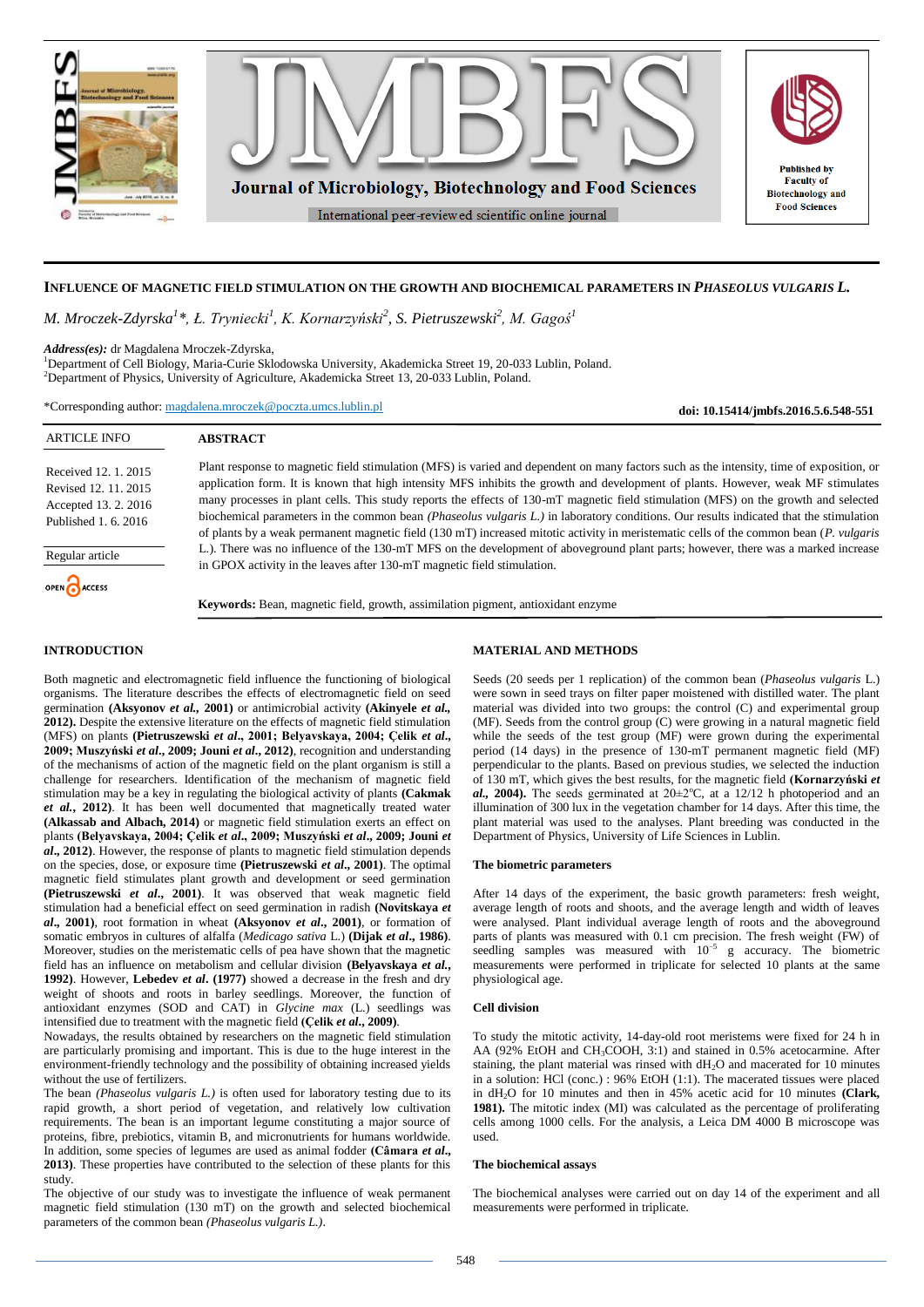# **Measurement of assimilation pigments**

The level of chlorophyll a (chl a), chlorophyll b (chl b), chlorophyll a+b (chl a+b), and carotenoids (car) was determined by the **Lichtenthaler and Wellburn**  method **(1983)**. Leaf samples (0.5 g) were homogenized in 5 ml of 80% acetone chilled to 4°C. The homogenate was centrifuged and the precipitate was washed with cold acetone until complete chlorophyll extraction. The extract was supplemented with cold 80% acetone to 25 ml. The absorbance of the supernatant was read at wavelengths of 663 nm, 645 nm, 652 nm, and 470 nm in an Agilent Cary 60 UV-Vis spectrophotometer. The contents of pigments were calculated according to **Bruinsma (1963).** The extract was diluted with acetone and the absorption spectra were recorded in the range of 800 to 200 nm using the Agilent Cary 60 UV-Vis spectrophotometer.

### **Determination of the protein content**

The protein content in the plant material (roots, shoots, and leaves) was determined according to **Bradford (1976)** using BSA as a standard. The measurement was performed after 15 min. of adding the dye concentrate (Bio-Rad Protein Assay) at a wavelength  $\lambda = 595 \pm 10$  nm on the Agilent Cary 60 UV-Vis spectrophotometer.

#### **Determination of guaiacol peroxidase activity (GPOX)**

The measurement of guaiacol peroxidase activity GPOX (EC 1.11.1.70) was performed according to **Velikova** *et al***. (2000)**. Frozen plant tissues (roots, shoots, and leaves)  $(0.5 \text{ g})$  were transferred to a cooled mortar and homogenized with 5 ml of 50 mM phosphate buffer pH 7.0 with 1 mM EDTA and 1% PVPP. The material was centrifuged at  $15.000$  rpm at  $4^{\circ}$ C for 20 min. in an MPW 350-R centrifuge. The reaction mixture contained 2750 ml of 1% guaiacol in 50 mM phosphate buffer at pH 7 and 100 ml supernatant. The reaction was initiated by addition of 150  $\mu$ l 100-mM H<sub>2</sub>O<sub>2</sub> to the reaction mixture. The absorbance was read at 470 nm on the Agilent Cary 60 UV-Vis spectrophotometer. The specific activity of the enzyme was expressed in mM.min<sup>-1</sup>.mg<sup>-1</sup> protein.

#### **Statistical analysis**

The statistical analysis was performed using one-way ANOVA and Tukey's post hoc analysis for determination interaction significance at  $p \le 0.05$ . The results were expressed as mean values  $\pm$  standard deviation (SD).

### **RESULTS**

The analysis of root growth of common bean (*Phaseolus vulgaris* L.) showed that the average length of the control roots was 16.72 cm and that of the MFstimulated plants was 16.80 cm after 14 days of the experiment. There were no significant differences between these groups. Moreover, no significant influence of the 130-mT MF on the shoot and leaf growth was observed. The average shoot length and the average length and width of leaves of the MF-stimulated plants persisted at the control level. Additionally, the fresh weight (FW) of the MFstimulated plants remained at the control level and there were no statistically significant differences between the analysed plant groups (Table 1).

**Table 1** Average length [cm] of the primary organs, average length and width [cm] of the leaves, and average weight [g] of bean seedlings (*Phaseolus vulgaris* L.).

| Description      | Roots<br>[cm]    | <b>Shoots</b><br>[cm] | Leaf length<br>[cm] | Leaf width<br>[cm] | Seedling<br>weight<br>[g] |
|------------------|------------------|-----------------------|---------------------|--------------------|---------------------------|
|                  | $16.72 \pm 1.40$ | $25.63 \pm 6.48$      | $2.02 \pm 0.17$     | $1.29 \pm 0.30$    | $1.54 \pm 0.43$           |
|                  | а                |                       |                     |                    |                           |
| MF               | $16.80 \pm 2.38$ | $25.44 \pm 1.83$      | $1.87 \pm 0.22$     | $1.30 \pm 0.19$    | $1.58 \pm 0.26$           |
|                  | a                |                       | а                   | a                  | a                         |
| 1. 1. . <i>n</i> |                  |                       |                     |                    |                           |

 $C$  - control conditions, MF - 130-mT magnetic field stimulation. Mean  $\pm$  SD, n =  $30, p > 0.05$ . Numbers in columns marked with the same letters do not differ significantly.

On the contrary, the study showed that in bean plants (*P. vulgaris* L.) the stimulation with the magnetic field had a beneficial effect on the mitotic activity in the root meristem cells. The mitotic index (MI) value was 36.33% in the control roots, while the mitotic activity in the MF-stimulated roots was 57.8%, and this was a statistically significant increase by 59% in comparison to the control level. The average number of cells in the different phases of mitosis in the control plants was 64 in the prophase, 29 in the metaphase, 23 in the anaphase, and 247 in the telophase. In the MF-stimulated root meristems of bean plants, the following values were noted: 83 in the prophase, 35 in the metaphase, 17 in the anaphase, and 443 in the telophase. Importantly, a beneficial effect of MF on the number of cells was observed in the metaphase and telophase stages, and the numbers were increased by 23% and 79 %, respectively, in relation to the control (Table 2).

**Table 2** Mitotic index (MI) [%] and the number of cells in the different phases of mitosis in root meristems of bean (*Phaseolus vulgaris* L.).

| Description | МI<br>[%]   | Prophase    | Metaphase         | Anaphase         | Telophase          |
|-------------|-------------|-------------|-------------------|------------------|--------------------|
| C           | $36.33 \pm$ | $64.00 \pm$ | $28.67 \pm$       | $23.33 \pm 4.47$ | $247.33 \pm 26.03$ |
|             | 3.72a       | 6.39 a      | 3.87a             |                  |                    |
| MF          | 57.80 $\pm$ | $82.67 \pm$ | $35.33 \pm$       | $16.67 \pm 5.03$ | $443.33 \pm 9.45$  |
|             | 1.31 b      | 6.43a       | 3.15 <sub>b</sub> |                  |                    |

**Legend:**  $C$  - control conditions, MF - 130-mT magnetic field stimulation. Mean  $\pm$  SD, n = 1000, p> 0.05. Numbers in columns marked with the same letters do not differ significantly.

Continuous measurements of the chlorophyll absorption spectrum were also performed. The highest absorbance was in the ranges of 500 to 400 nm and 700 to 600 nm (Fig. 1).



**Figure 1** The assimilation pigment absorption spectra in bean (*Phaseolus vulgaris* L.) leaves. A - control conditions and B - in the presence of the 130-mT magnetic field (MF).

The measurement of the assimilation pigment content in the leaves (chl a, chl b, chl a+b, carotenoids) was performed on day 14 of the experiment. In the leaves of the common bean (*P. vulgaris* L.), the pigment content of the control was 0.21  $mg.g^{-1}$  FW (chl a), 0.09  $mg.g^{-1}$  FW (chl b), and 0.33  $mg.g^{-1}$  FW (chl a+b). The pigment content in the MF-stimulated leaves was  $0.16$  mg.g<sup>-1</sup> FW (chl a),  $0.08$  $mg.g^{-1}$  FW (chl b), and 0.26 mg.g<sup>-1</sup> FW (chl a+b). We noted that MFS did not influence significantly the chlorophyll content (Table 3). Similarly, the carotenoid content in the bean leaves was  $0.13 \text{ mg} \cdot \text{g}^{-1}$  FW in the control and  $0.12$ mg.g -1 FW in the MF-stimulated leaves and this indicated that the carotenoid content in bean leaves exposed to MF remained at the control level (Table 3).

**Table 3** The chl a, chl b, chl a+b and carotenoid content  $[mg.g^{-1} F W]$  in leaves of bean (*Phaseolus vulgaris* L.).

| Description                                                                                          | Chl a             | Chl b                               | $Chl$ a+ $b$                        | Carotenoids       |  |
|------------------------------------------------------------------------------------------------------|-------------------|-------------------------------------|-------------------------------------|-------------------|--|
| C                                                                                                    | $0.21 \pm 0.05$ a | $0.09 \pm 0.01$ a $0.33 \pm 0.10$ a |                                     | $0.13 \pm 0.01$ a |  |
| MF                                                                                                   | $0.16 \pm 0.03$ a |                                     | $0.08 \pm 0.01$ a $0.26 \pm 0.04$ a | $0.12 \pm 0.01$ a |  |
| <b>Legend:</b> C - control conditions, MF - 130-mT magnetic field stimulation. Mean $\pm$ SD, n = 3, |                   |                                     |                                     |                   |  |

 $p>0.05$ . Numbers in columns marked with the same letters do not differ significantly.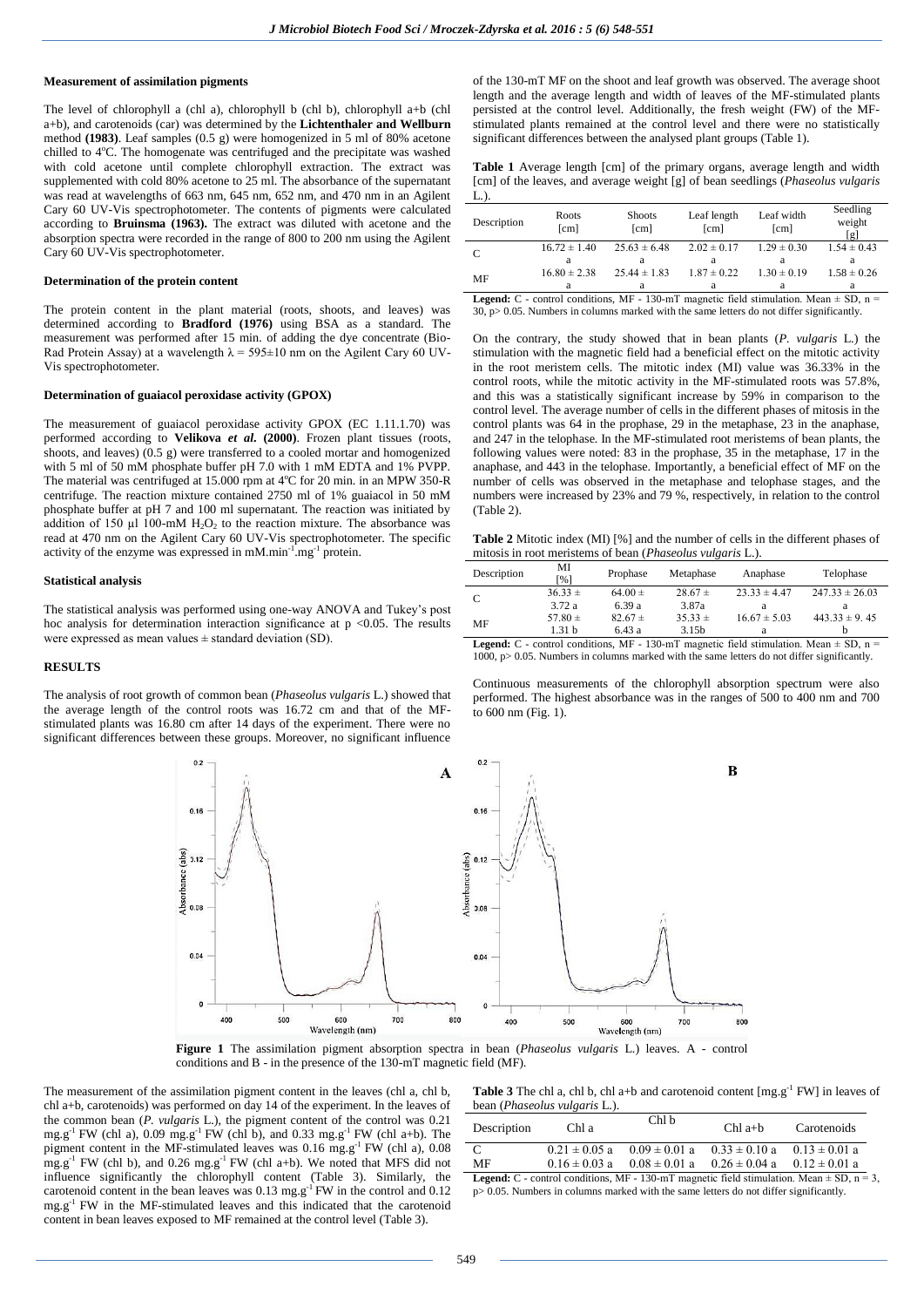Additionally, the effect of MFS on guaiacol peroxidase activity (GPOX) in the roots, shoots, and leaves of the common bean (*P. vulgaris* L.) plants was analysed. The experiment showed that GPOX activity in the bean roots was 17.1 U.mg<sup>-1</sup> protein in the control and 20.67 U.mg<sup>-1</sup> protein in the MF-stimulated plants and there were no statistically significant differences between these groups (Fig. 2).



**Figure 2** Guaiacol peroxidase activity (GPOX) in bean (*Phaseolus vulgaris* L.) organs. C - control conditions and MF - 130-mT magnetic field stimulation. Mean  $\pm$  SD, n = 3, p > 0.05. Numbers in columns marked with the same letters do not differ significantly.

Similarly, there was no significant influence of MFS on the GPOX activity in the shoots. The study showed that the GPOX activity in the shoots of the control was 7.07 U.mg<sup>-1</sup> protein and in the MF-stimulated plant 9.78 U.mg<sup>-1</sup> protein. However, the leaves of the bean plants appeared to be highly sensitive to the 130 mT MF stimulation. The activity of GPOX in the control leaves was 4.39  $U.mg^{-1}$ protein, and 6.32 U.mg<sup>-1</sup> protein in the leaves exposed to 130 mT MF. A statistically significant increase (by 44%) in the activity of GPOX was observed in the bean leaves after stimulation with 130 mT MF (Fig. 2).

#### **DISCUSSION**

Magnetic field stimulation (MFS) of plants is one of environmental-friendly techniques used to improve crop yields and seed germination and the results obtained are promising **(Pietruszewski and Kania, 2010; Cakmak** *et al***., 2012;**  Jouni *et al.*, 2012). In this paper, the influence of permanent magnetic field stimulation (130 mT MF) on the growth and development of the common bean (*Phaseolus vulgaris* L.) was studied. In our experiment, there was no effect of the MF stimulation on the root growth of the common bean. However, **Vashisth and Nagarajan (2009)** found that 50-mT magnetic field stimulation led to a 42.4% increase in root length of sunflower. **Nagy** *et al***. (2005)** also observed a 70% increase in the sunflower root length after MF stimulation in 0.01 Hz - 20 kHz and induction of 400 µT. Moreover, in *Lens culinaris*, a permanent magnetic field (120 mT, 10 min.) increased the root length by 58.96% **(Shabrangi and Majd, 2009)**. On the other hand, the results of this study showed that the 130-mT MF stimulation had a beneficial effect on cell mitotic activity in common bean (*P. vulgaris* L.) root meristems, and the mitotic index (MI) increased by 59%. Similar results were obtained by **Răcuciu (2011)**, who observed a 3-fold increase in the number of dividing root cells after 12 h stimulation of maize (*Zea mays*) with a 10-mT and 50 Hz magnetic field. Similarly, **Shabrangi** *et al***. (2011)** observed a 3% increase in the mitotic activity in meristematic cells after 4-h exposure of maize (*Zea mays*) to MF stimulation (60 Hz, 3 mT). In our study, an increase in the number of cells in the metaphase or telophase stages by 23% and 79%, respectively, was also observed in bean plants exposed to 130-mT MFS. **Răcuciu (2011)** and **Fomicheva** *et al***. (1992)** suggest that the increase in the mitotic activity of root meristems exposed to the magnetic field is caused by prolongation of the duration time of the different phases in the cell cycle and by the number of cells in the different stages of mitosis. This is in agreement with **Fomicheva** *et al***. (1992)**, who also noted a prolonged time of the G1 and G2 phases in *Linum usitatissimum* L. by 51% and 33 %, respectively.

We also studied the influence of 130-mT MF stimulation on the growth and development of the aboveground plant parts. We noted that 130 mT MFS did not significantly influence the growth of shoots and leaves or fresh weight in bean plants. However, **Bilalis** *et al***. (2013)** reported a 42% and 31% increase in leaf area in cotton (*Gossypium hirsutum* L. cv. *Campo*) after stimulation with a magnetic field of 3 Hz and 12.5-mT induction after 35 and 45 days, respectively. Moreover, **Yaycili and Alikamanoglu (2005)** observed an increase in the number of leaves by 36% in *Paulownia tomentosa* and by 40% in *Paulownia fortunei* after MF stimulation (2.9 mT to 4.9 mT). In turn, **Dardeniz** *et al***. (2006)** obtained a 17% increase in shoot length of grapes (*Vitis vinifera*) after stimulation with 50 Hz and 0.15 mT MF.

To know better the molecular mechanisms involved in the plant growth processes after MF stimulation, spectrophotometric measurements of selected physiological and biochemical processes (photosynthesis pigment content or GPOX activity) were carried out. Photosynthesis is the main metabolic process in plant growth and development and thus very sensitive to environmental changes. The differences in chlorophyll content are often observed after treatment with various environmental factors (**Velikova** *et al***., 2000)**. In the present study, we indicated that there was no significant effect of the 130-mT MFS on the assimilation pigment content in bean (*Phaseolus vulgaris* L.). The effect of MFS on the assimilation pigment content is unclear. **Atak** *et al***. (2007)** showed that stimulation of soybean (*Glycine max* L.) with the magnetic field (2.9 mT to 4.6 mT) decreased the content of chl a, chl b, and chl a+b by 16%, 14%, and 14%, respectively. In contrast, the change in the exposure time resulted in an increase in the assimilation pigment content by 21% (chl a), 13% (chl b), and 18% (chl a+b). Similarly, **Răcuciu** *et al.* **(2008)** noted that permanent magnetic field stimulation (50 mT) for 14 days contributed to a 3% increase in the content of chl  $a + b$  in maize (*Zea mays*), but 100 mT MFS decreased the chl  $a + b$  content by 4%. Furthermore, **Muszyński** *et al***. (2009)** noted that chlorophyll levels in *Triticum durum* seedlings were significantly modified by extremely low frequency magnetic field (f = 50 Hz,  $\overline{B}$  = 15 mT), however, the chlorophyll a and b ratios remained unchanged.

The ROS scavenging enzymes: superoxide dismutase (SOD), catalase (CAT), and peroxidases (POX) are the main protective agents against ROS formation. SOD is the major enzyme involved in ROS detoxification, CAT is a key enzyme that eliminates  $H_2O_2$ , and POX catalyses the reaction of  $H_2O_2$  degradation (**Jouni** *et al***., 2012)**. Furthermore, guaiacol peroxidase (GPOX) [EC 1.11.1.7] is an enzyme of the peroxidase class that plays an important role in lignification, ethylene biosynthesis, or defence against pathogens and ROS **(Mika and Lüthje, 2003)**. In the present paper, we have demonstrated that 130-mT MFS has a beneficial influence on GPOX activity, which was manifested by a significant increase in GPOX activity by 44% in the bean leaves. Similarly, **Atak** *et al***. (2007)** observed a significant increase in GPOX activity in soybean (*Glycine max* L.) leaves exposed to 2.9-4.6 mT MFS for 2.2 s and 19.8 s, but a better effect was obtained for the longer exposure time. Moreover, an electromagnetic field (275 kV) contributed to a significant increase in GPOX activity in mustard (*Brassica chinensis*) leaves, although a weaker electromagnetic field (33 kV) did not affect peroxidase significantly **(Maziah** *et al***., 2012).** The increase in the GPOX activity that we noted in the bean (*Phaseolus vulgaris* L.) leaves may suggest increased potential of the plant defence system **(Jouni** *et al***., 2012)**. Furthermore, the studies carried out by **Shabrangi** *et al***. (2011)** showed that magnetic field stimulation (60 Hz, 3mT and 10 mT) increased the activity of other antioxidant enzymes, i.e. ascorbate peroxidase (APX) and superoxide dismutase (SOD) in maize (*Zea mays*) roots and shoots. SOD and CAT activity were also intensified in *Glycine max* (L.) seedlings due to the treatment with magnetic field **(Çelik** *et al.,* **2009).**

# **CONCLUSION**

In conclusion, our results presented in this paper indicate that the 130-mT magnetic field stimulation promoted mitotic activity in meristematic cells in bean (*Phaseolus vulgaris* L.) roots. The development of the aboveground plant parts was slower, but at the control level. Similarly, the assimilation pigment content and GPOX activity in roots and leaves remained at the control level. However, there was a marked enhancement of GPOX activity in leaves after 130-mT MFS. Our results might be useful to expand the general knowledge about the mechanism of the magnetic field action on plants. Currently, these phenomena are still unclear and require further research.

#### **REFERENCES**

AKINYELE, B.J., AKINKUNMI, O.C., ADEDAYO, K.D. 2012. Effect of electromagnetic field on the spoilage fungi of some selected edible fruits in southwestern, Nigeria. *Journal of Microbiology, Biotechnology and Food Sciences*, 2(2), 701-712.

AKSYONOV, S.I., BULYCHEV, A.A., AND GRUNINA, T. YU. 2001. Effects of ELF–EMF treatment on wheat seeds at different stages of germination and possible mechanisms of their origin. *Electromagnetic Biology and Medicine,* 20, 231–253. <http://dx.doi.org/10.1081/JBC-100104146>

ALKASSAB, A.T., AND ALBACH, D.C. 2014. Response of Mexican aster *Cosmos bipinnatus* and field mustard *Sinapis arvensis* to irrigation with magnetically treated water (MTW). *Biological Agriculture & Horticulture,* 30(1), 62-72.

ATAK, Ç., ÇELIK, Ö., OLGUN, A,. AND ALIKAMANOĞLU, S. 2007. Effect of magnetic field on peroxidase activities of soybean tissue culture.

*Biotechnology & Biotechnological Equipment*, 21 (2), 166-171.

<http://dx.doi.org/10.1080/13102818.2007.10817438>

BELYAVSKAYA, N.A. 2004. Biological effects due to weak magnetic field on plants. *Advances in Space Research,* 34, 1566-1574. <http://dx.doi.org/10.1016/j.asr.2004.01.021>